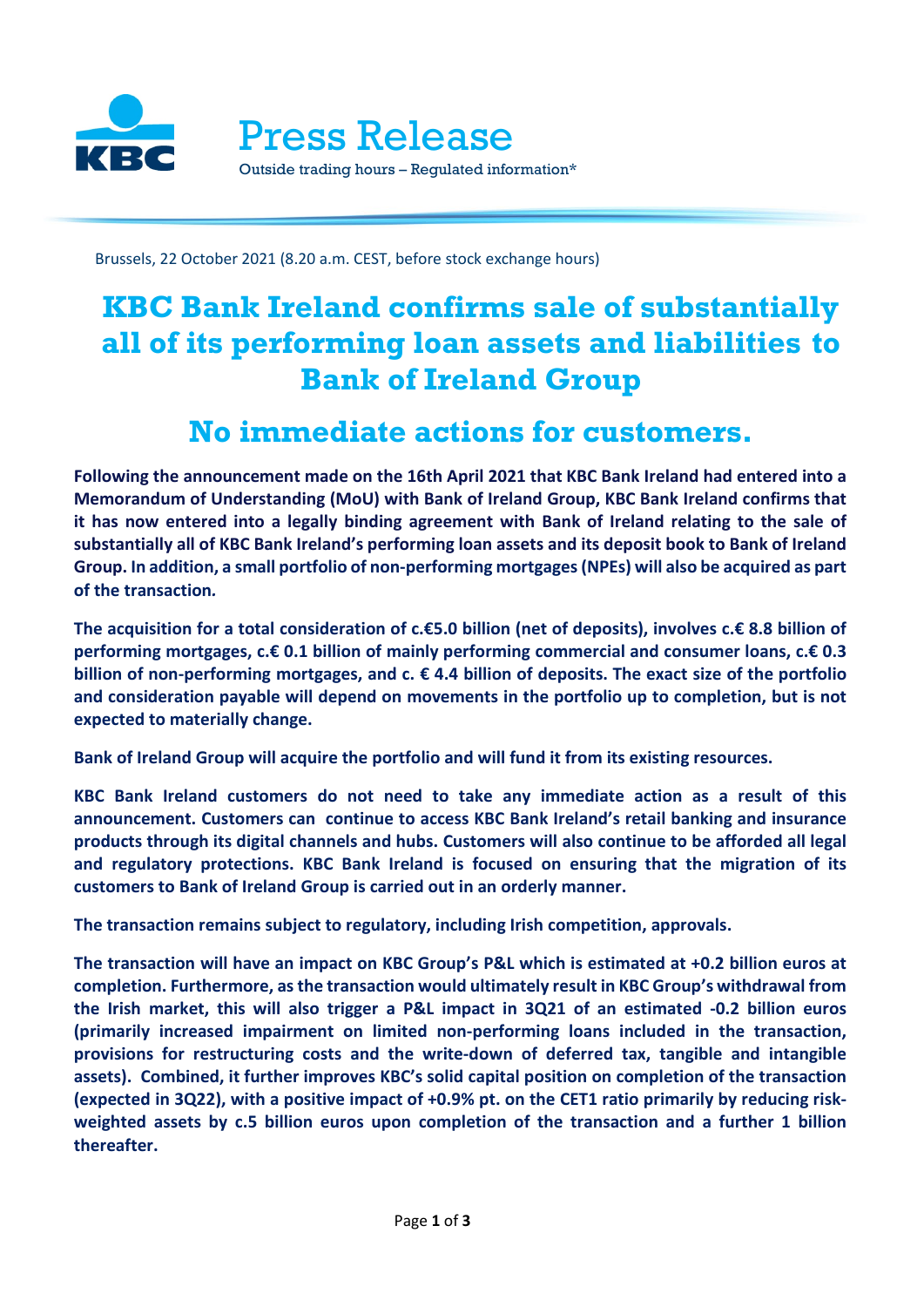**As a result of this announcement, the P&L of KBC Bank Ireland will be transferred from Business Unit International Markets (KBC Group) to Group Centre as of 1 January 2022 (not retroactive).**

**KBC Bank Ireland has been very focused on the welfare of its employees throughout this process. KBC Bank Ireland remains acutely aware of the need to maintain open lines of communication with its employees and to provide as much certainty as possible in the context of this transaction. In this regard, KBC Bank Ireland has recently engaged in a Redundancy Consultation process with its Employee Council resulting in strong terms that compare very favourably in the sector and reflect the bank's deep appreciation for the service given by its employees. KBC Bank Ireland confirms that it will abide by the rules of the TUPE legislation where applicable.**

**Following a notification to all customers KBC will pause the acceptance of new applications for PRSAs, Investments, Personal and Business Overdrafts, and Business Credit Cards. For customers wishing to apply for a new Current Account, Mortgage, Deposit, Personal Loan, Business Loans, Life, Home and Car Insurance or Personal Credit Card we remain open for business as usual.'**

## **Further announcements/updates will be made in due course.**

Announcing the binding agreement**, KBC Group CEO, Johan Thijs,** said : "*Today's agreement with Bank of Ireland Group regarding the sale to Bank of Ireland Group of substantially all of the performing loan assets and deposits of KBC Bank Ireland and a small portfolio of non-performing mortgages represents an important step in KBC Group's withdrawal from the Irish market. The transaction remains subject to regulatory approvals. Yet, I'm confident that together with Bank of Ireland Group our customers will be provided with a good home, whilst continuing to enjoy the same legal and regulatory protections. We remain committed to managing this process responsibly over the coming period."*

**Francesca McDonagh, Group CEO of Bank of Ireland continued:** *"We are delighted to have reached agreement with KBC on this important transaction. This acquisition is a positive development for our business and consistent with our growth strategy. We look forward to supporting our new customers on their important financial decisions over the years ahead."*

**KBC Bank Ireland CEO, Ales Blazek** added : "*I would like to reassure our customers that they do not need to take any immediate action at this point as a result of this announcement. KBC Bank Ireland remains committed to servicing customers of its retail banking and insurance products through its digital channels and hubs. We will communicate to our customers well in advance of any actual steps that may be taken with respect to their products or if our customers need to take any action at any point.* 

*The Board and the Executive Committee of KBC Bank Ireland are fully conscious of the responsibilities to our customers and colleagues, and the role of KBC as part of the Irish banking system, and we are committed to those responsibilities until the transaction and subsequent withdrawal from the Irish market have been completed. KBC Bank Ireland remains focused on the welfare of its staff."*